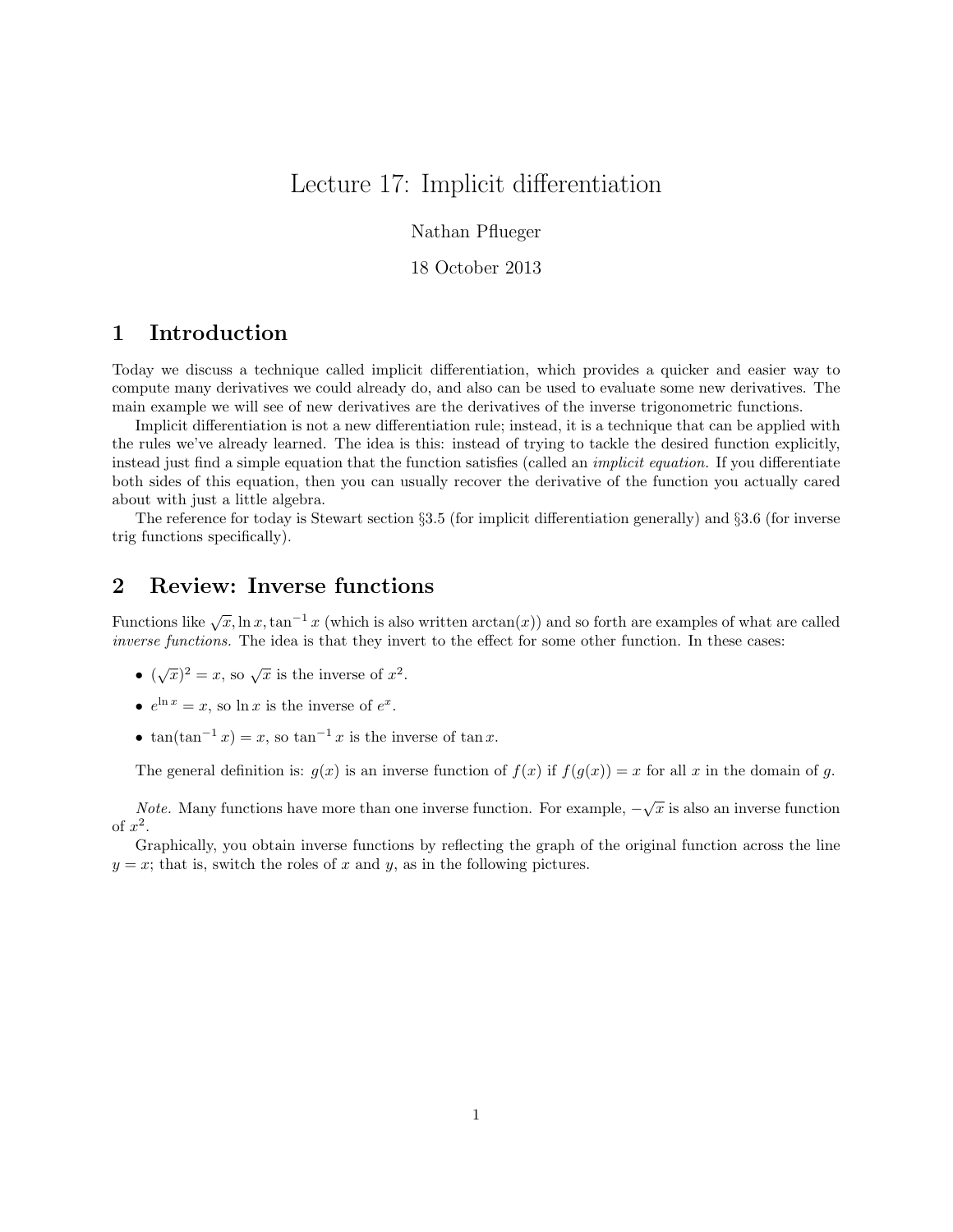

Note in the second picture that the two possible inverse functions together form the reflection of the original graph, but neither does individually.

The main inverse functions we are interested in are the inverse trigonometric functions. These are labeled on calculators by  $\sin^{-1}$ ,  $\cos^{-1}$ ,  $\tan^{-1}$ , and they are often called in other places by the names arcsin, arccos, arctan (there are also, of course, inverse functions of sec, csc, and cot, but we won't discuss these as much). In these cases, flipping the graph of the original functions give plots that have many y values of each x value, so there are many possible inverse functions. By convention, we simply choose one arc of each of these graphs to get the functions that we call  $\sin^{-1}$ ,  $\cos^{-1}$ ,  $\tan^{-1}$ . The following pictures show the arc chosen in solid red, and the rest of the "flipped graph" in dashed red.

Note in particular that the conventional "inverse trigonometric functions" have the following ranges.

It is confusing that the inverse cosine has a different range from the other two, but you can always visualize these pictures to remember which range should be which.

| Function       | Range             |
|----------------|-------------------|
| $\sin^{-1}(x)$ | $[-\pi/2, \pi/2]$ |
| $\cos^{-1}(x)$ | $[0, \pi]$        |
| $\tan^{-1}(x)$ | $(-\pi/2, \pi/2)$ |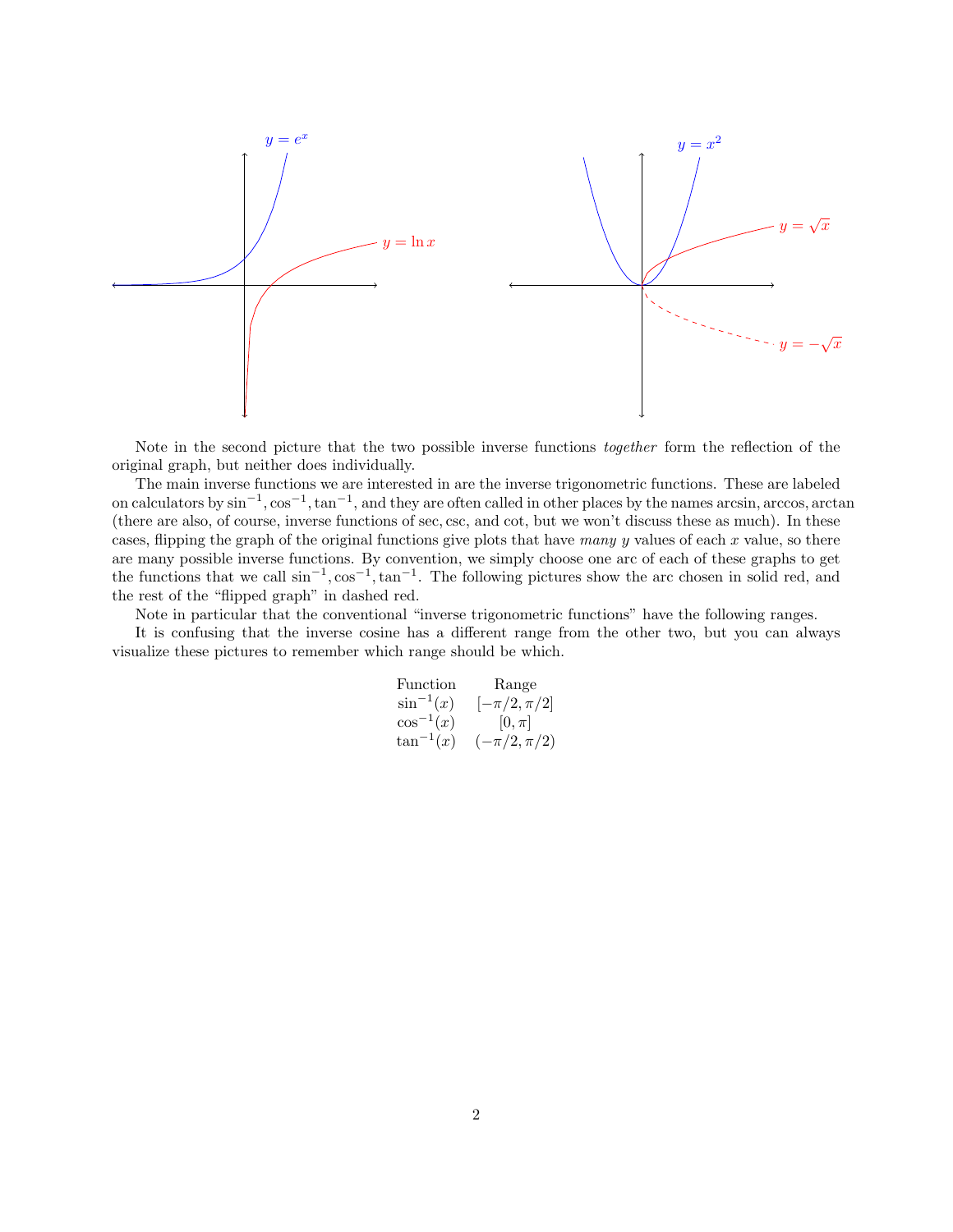

3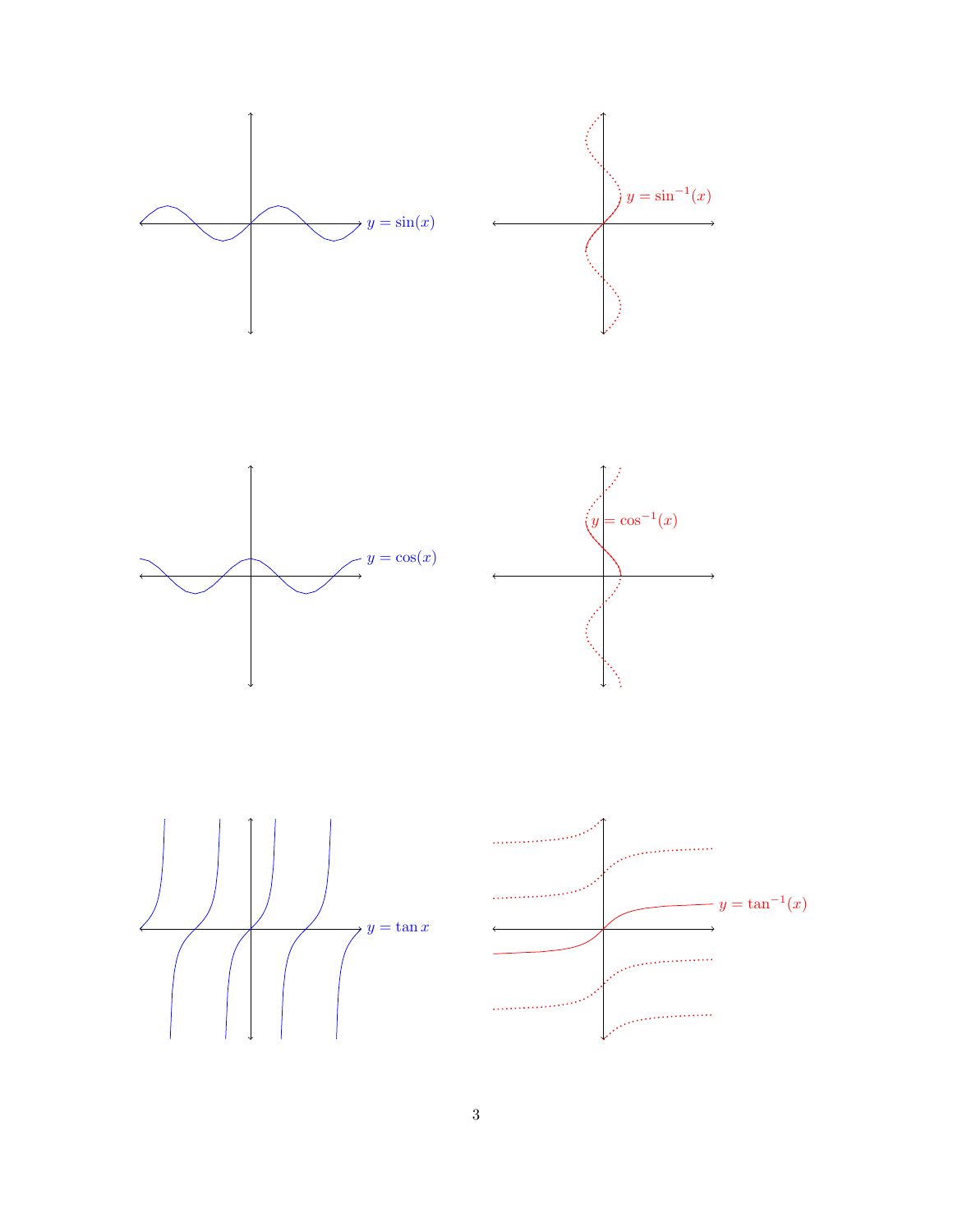### 3 Derivatives of inverse functions

If you can differentiate a function, you can always write an expression for the derivative of its inverse. The technique is the first example of what we'll later call implicit differentiation. I'll illustrate the idea first by finding the derivative of the natural log function.

First, write the following equation.

$$
e^{\ln x} = x
$$

This equation can be regrading as basically just the *definition* of the natural logarithm. Except it doesn't define it *explicitly*; it defined it *implicitly*, but telling an equation it must satisfy. Now the technique is: differentiate both sides of this equation. Since the two sides are equal, their derivatives must be equal also.

$$
\frac{d}{dx}e^{\ln x} = \frac{d}{dx}x
$$

Now consider the two sides of this equation separately.

**Left side:**  $\frac{d}{dx}e^{\ln x}$ . This is a composition of two functions:  $\ln x$  and  $e^x$ . So you can differentiate it with the chain rule, using the fact that  $\frac{d}{dx}e^x = x$ . In Leibniz notation, it looks like this.

$$
\frac{d}{dx}e^{\ln x} = \frac{d}{d(\ln x)}e^{\ln x} \cdot \frac{d}{dx}\ln x \text{ (chain rule)}
$$

$$
= e^{\ln x} \cdot \frac{d}{dx}\ln x \text{ (derivative of } e^x)
$$

$$
= x \cdot \frac{d}{dx}\ln x \text{ (since } e^{\ln x} = x)
$$

**Right side:**  $\frac{d}{dx}x$ . This is easy: the derivative of x is just 1.

$$
\frac{d}{dx}x = 1
$$

**Putting these together:** We can now just set these two expressions equal to each other, and then *solve* the equation.

$$
\frac{d}{dx}e^{\ln x} = \frac{d}{dx}x
$$
 (starting point)  

$$
x\frac{d}{dx}\ln x = 1
$$
 (analysis of the two sides, above)  

$$
\frac{d}{dx}\ln x = \frac{1}{x}
$$
 (divide both sides by x)

The result of this work is that, as if by magic, we were able to *solve* for the derivative of  $\ln x$ .

Aside. Here's a quick and easy way to remember the derivative of natural log, if you have a good visual imagination. If this doesn't make any sense to you, don't worry about; it isn't essential. The derivative of  $e^x$  is just  $e^x$ . That means that if  $(a, b)$  is any point on the graph  $y = e^x$ , then the slope of the tangent line is b. Now, "flip" this picture be switching x and y. That means that  $(b, a)$  is a point on the graph of natural log. The slope of the tangent line flips becomes  $\frac{1}{b}$  (because rise and run have traded placed). So: the slope of the tangent line to the graph  $y = \ln x$  is just the reciprocal of the x-coordinate. This is the same thing as saying that  $\frac{d}{dx} \ln x = \frac{1}{x}$ . It is a good exercise to think this through and understand why this is logically equivalent to the algebra with the chain rule I've shown above.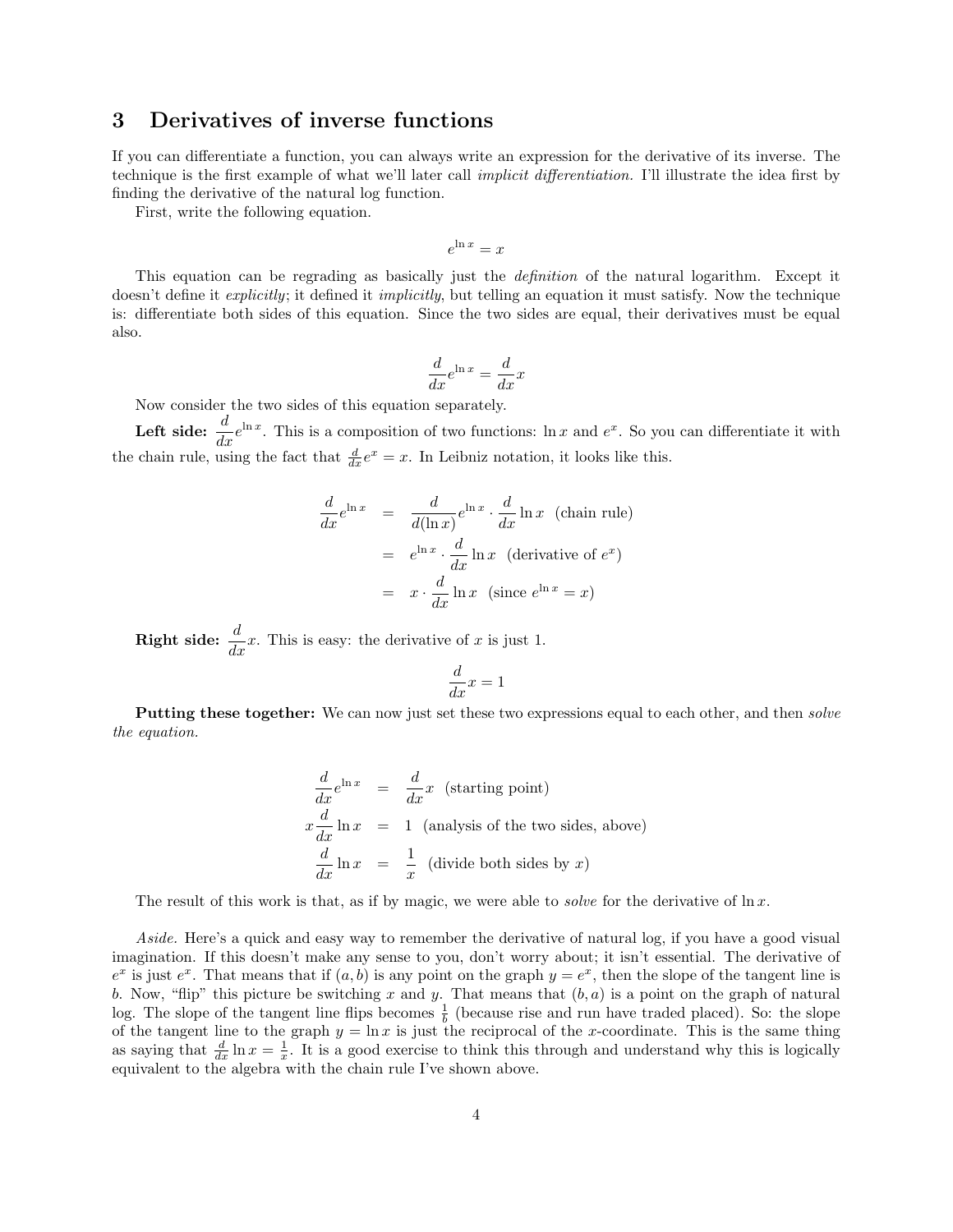### 3.1 Differentiating inverse trig functions

In this subsection, I'll show how to compute the derivatives of  $\sin^{-1} x$  and  $\tan^{-1} x$ , using the same technique as I've shown above. As before, the method is: write down an equation satisfied by the function, differentiate both sides of this equation, and solve.

First, consider tan<sup>-1</sup> x. It is an inverse function of tangent; this just means that it satisfies this equation.

$$
\tan(\tan^{-1}x) = x
$$

Now, differentiate both sides of the equation. The right side is easy. The left side requires the chain rule. It also requires the fact that the derivative of tan x is  $\sec^2 x$ , which we found in a previous lecture using the quotient rule.

$$
\frac{d}{dx} \tan(\tan^{-1} x) = \frac{d}{dx} x
$$
  
\n
$$
\sec^2(\tan^{-1} x) \frac{d}{dx} \tan^{-1} x = 1
$$
 (Chain rule on the left; easy derivative on the right)  
\n
$$
\frac{d}{dx} \tan^{-1} x = \frac{1}{\sec^2(\tan^{-1} x)}
$$

Now, we at least have a formula for the derivative of  $\tan^{-1} x$ , and in principle this means our work is done. But it is a good idea to simplify this expression slightly, because it will become something much simpler. To do this, remember exactly what  $\tan^{-1} x$  is.

 $\tan^{-1} x$  is precisely that angle in  $(-\pi/2, \pi/2)$  whose tangent is x. So if we draw the following right triangle, the marked angle will have measure  $tan^{-1} x$  radians.



**Remember:**  $tan^{-1}x$  is an *angle*. Since  $tan x$  takes angles to ratios,  $tan^{-1}$  takes ratios back to angles. In the triangle above, it is the angle marked with the little arc in the corner.

Where did this triangle come from? This was the most pressing question when we talked about this picture in class. The answer is: I made it up. It is a prop. But I've made it up with a specific purpose: it's purpose is to have the angle tan<sup>-1</sup> x in it. The whole purpose of the triangle is to exhibit this angle so that I can study it.

Back to the man discussion, remember what we're trying to find here. We want to know what sec<sup>2</sup>(tan<sup>-1</sup> x) is. I've drawn a triangle with the angle  $\tan^{-1} x$  in it. Since the secant of an angle is  $\frac{\text{hypotenuse}}{\text{adjacent}}$ , we just need to find the hypotenuse of this triangle. We can get this from the Pythagorean theorem.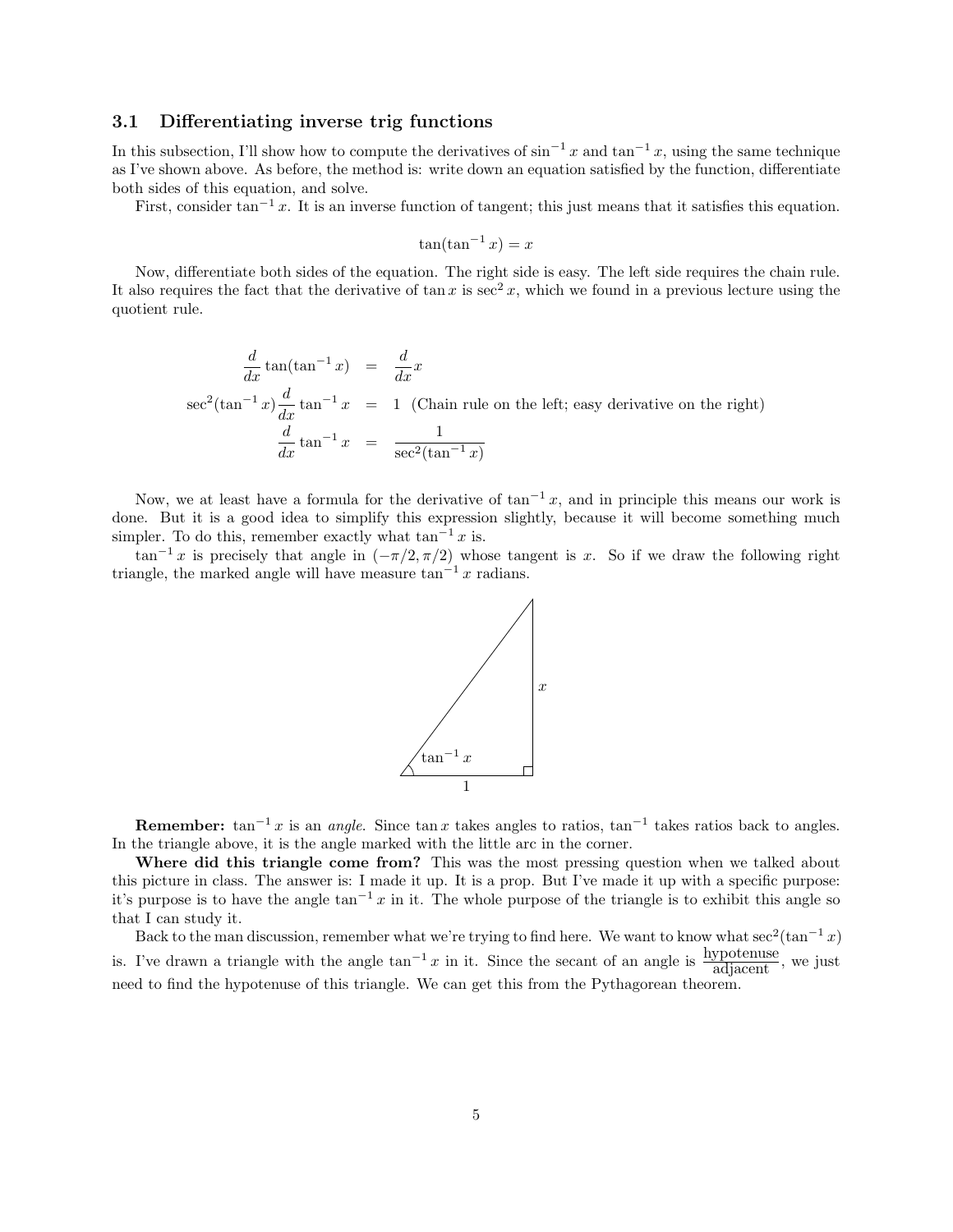

So the secant of the angle  $\tan^{-1} x$  is precisely  $\sqrt{1+x^2}/1 = \sqrt{1+x^2}$ . So  $\sec^2(\tan^{-1} x) = 1+x^2$ . Using this, we can put the derivative of  $tan^{-1}$  in its simplest form.

$$
\frac{d}{dx}\tan^{-1}x = \frac{1}{1+x^2}
$$

Alternative method. Recall that there is an identity (one of the many equivalent forms of the Pythagorean theorem) sec<sup>2</sup>  $x = \tan^2 x + 1$ . We could also have used this identity to do this algebra, as follows:

$$
\sec^2(\tan^{-1} x) = 1 + \tan^2(\tan^{-1} x)
$$
  
= 1 + (\tan(\tan^{-1} x))^2  
= 1 + x^2

Aside. Notice that the only fact we've used about  $\tan^{-1}$  is that it is an inverse function of  $\tan x$ . So actually,  $\frac{1}{1+x^2}$  is the derivative of any inverse function of tan x, not just the "standard" one that we call tan<sup>-1</sup>. If you look at the picture in the last section, you'll see why this makes sense: if you flip the graph of  $y = \tan x$ , there are many arcs, of which  $y = \tan^{-1} x$  is only one, but all of them are just vertical translates of each other. So they all have the same derivative function.

Now let's move on to  $\sin^{-1} x$ . The technique is the same. Write an equation describing  $\sin^{-1} x$  implicitly, and differentiate both sides of it. The right side is easy, and the left side uses the chain rule.

$$
\sin(\sin^{-1} x) = x \text{ (because it's an inverse function)}
$$
  
\n
$$
\frac{d}{dx} \sin(\sin^{-1} x) = \frac{d}{dx} x \text{ (differentiate both sides)}
$$
  
\n
$$
\cos(\sin^{-1} x) \frac{d}{dx} \sin^{-1} x = 1 \text{ (chain rule on left; easy derivative on right)}
$$
  
\n
$$
\frac{d}{dx} \sin^{-1} x = \frac{1}{\cos(\sin^{-1} x)} \text{ (divide on both sides)}
$$

Like before, in principle we're done here: we have a totally well-defined expression for the derivative of sin<sup>-1</sup>, which you can plug into a computer and everything. But again, it's worth re-expressing it in a simpler way. Like before, there are two standard ways to do this, which both just boil down to the Pythagorean theorem. The quickest one is to use the identity  $\cos^2 x + \sin^2 x = 1$ . Letting x be the angle  $\sin^{-1} x$ , this says: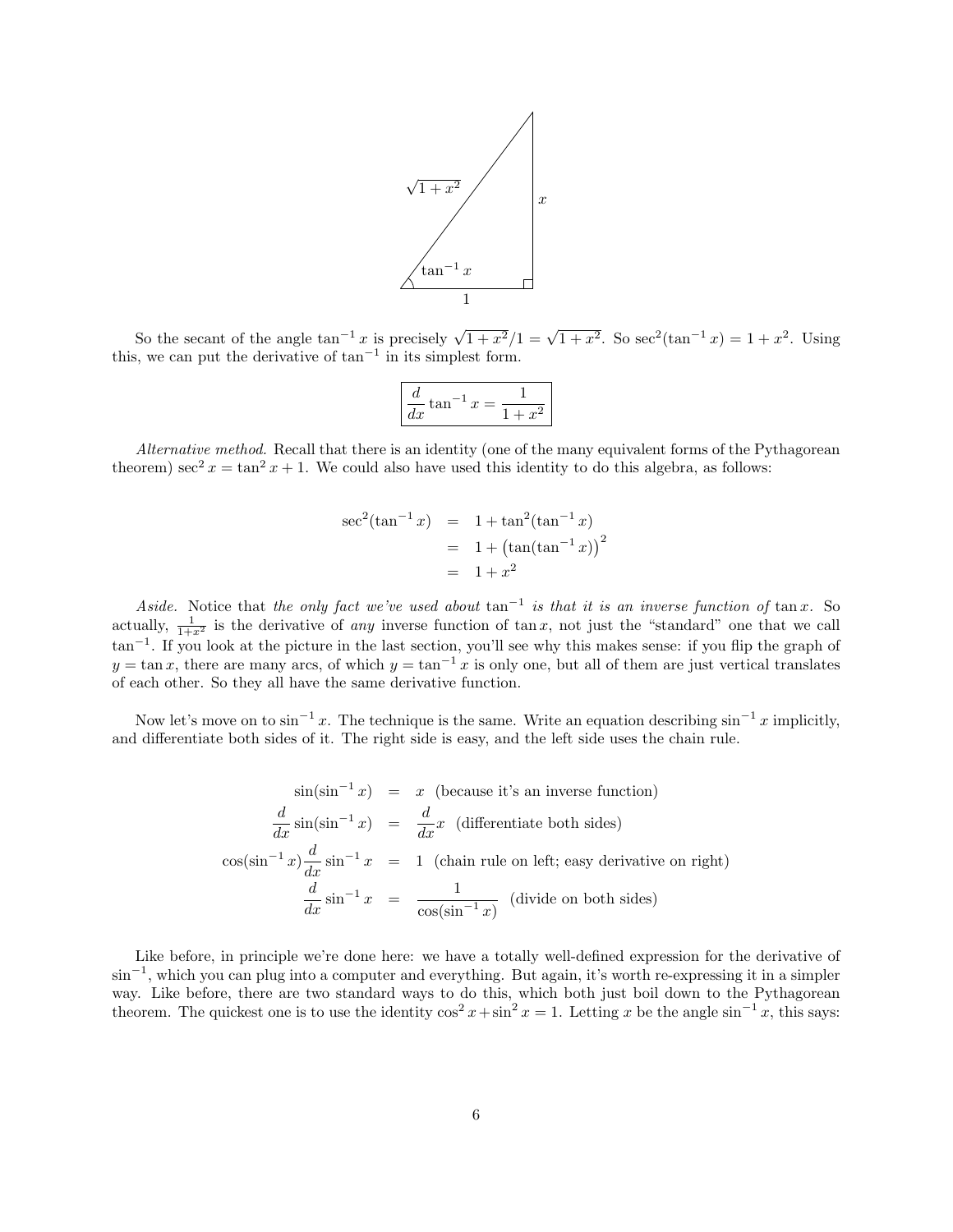$$
\cos^2 (\sin^{-1} x) + \sin^2 (\sin^{-1} x) = 1
$$
  
\n
$$
[\cos(\sin^{-1} x)]^2 + x^2 = 1
$$
  
\n
$$
[\cos(\sin^{-1} x)]^2 = 1 - x^2
$$
  
\n
$$
\cos(\sin^{-1} x) = \sqrt{1 - x^2}
$$

So this gives the simplification that we want.

$$
\frac{d}{dx}\sin^{-1}x = \frac{1}{\sqrt{1-x^2}}
$$

Technical point I've swept under the rug: I took the square root of both sides of the equation  $\left[\cos(\sin^{-1} x)\right]^2$ 1 −  $x^2$  above, to get cos(sin<sup>-1</sup> x) =  $\sqrt{1-x^2}$ . But technically, all I could conclude here is cos(sin<sup>-1</sup> x) =  $\pm\sqrt{1-x^2}$  (two numbers whose squares are equal are not necessarily equal: they are either equal or opposite). So how do we know that the plus sign is correct? Here is where we must use the specific definition of  $\sin^{-1} x$ : it doesn't return just any angle whose sine is x: it return the angle in  $\left[-\frac{\pi}{2}, \frac{\pi}{2}\right]$  whose sine is x. And the cosine of any angle in  $[-\pi/2, \pi/2]$  is not negative. If we chose a different inverse function of sin x, the derivative could be  $-\frac{1}{\sqrt{1-x^2}}$  instead. Look at the picture in the previous section to see that this makes sense. If this confuses you, don't worry too much about it; I mention it for completeness.

Differentiating  $\cos^{-1} x$  with this method is completely analogous. It is left to you as a homework problem.

#### 3.2 Differentiating any inverse function

The method shown above works in general to differentiate any inverse function you like. Here's how it works: suppose that  $f(x)$  is any function, and  $f^{-1}(x)$  is an inverse function. Follow the same steps as above.

$$
f(f^{-1}(x)) = x \text{ (inverse function)}
$$
  
\n
$$
\frac{d}{dx} f(f^{-1}(x)) = \frac{d}{dx} x \text{ (differentiate both sides)}
$$
  
\n
$$
f'(f^{-1}(x)) \frac{d}{dx} f^{-1}(x) = 1 \text{ (chain rule)}
$$
  
\n
$$
\frac{d}{dx} f^{-1}(x) = \frac{1}{f'(f^{-1}(x))}
$$

This last line is a valid formula for inverse function. Here are some examples.

Example 3.1. Suppose  $f(x) = e^x$ . Then  $f'(x) = e^x$  and  $f^{-1}(x) = \ln x$ . So  $\frac{d}{dx} \ln x = \frac{1}{e^{\ln x}} = \frac{1}{x}$ . Example 3.2. Suppose  $f(x) = \sin x$  and  $f^{-1}(x) = \sin^{-1}(x)$ . Then  $\frac{d}{dx} \sin^{-1} x = \frac{1}{\cos(\sin^{-1}(x))}$ , as in the last section.

*Example* 3.3. Suppose  $f(x) = x^2$  and  $f^{-1}(x) = \sqrt{x}$ . Then  $f'(x) = 2x$ , so  $\frac{d}{dx}$  $\sqrt{x} = \frac{1}{2f^{-1}(x)} = \frac{1}{2\sqrt{x}}.$ 

### 4 Implicit and explicit functions

In the previous sections, we've seen that a useful way to differentiate inverse functions like  $\ln x$  of  $\sin^{-1} x$ is not to attack them directly, but instead write some equation that describes them implicitly, differentiate both sides of the equation, and solve. We're now going to discuss this technique in more generality.

As a first step, I want to elaborate on what it means to write an implicit equation. An implicit equation is just an equation in two variables x and y that is not necessarily of the form  $y = f(x)$ . Here are some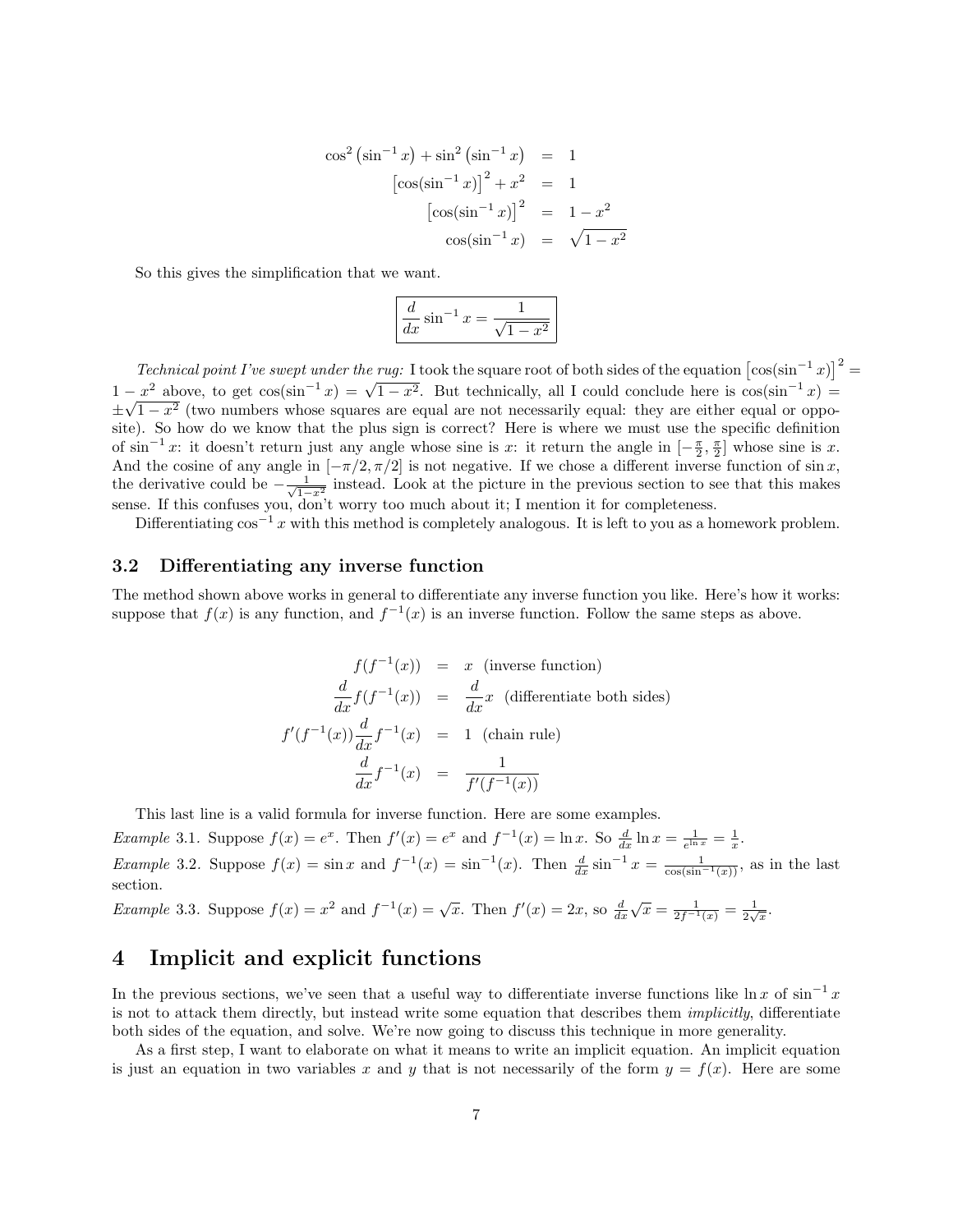examples.

Explicit equations:

•  $y = \sqrt{x}$  $\bullet$  y = √  $1 - x^2$ •  $y = \frac{x}{x-1}$ 

Implicit equations:

- $\bullet \, y^2=x$
- $x^2 + y^2 = 1$
- $xy = x + y$

One major distinction between explicit and implicit equations is that implicit equations don't necessarily describe graphs of functions. Instead, they describe graphs of curves. Perhaps the simplest example is this implicit equation, which defines a circle.



Now there are two graphs that lie on the circle above:  $y =$  $\overline{1-x^2}$  and  $y=-\sqrt{ }$  $1-x^2$  (one is the upper semicircle, and one is the lower semicircle). So the *implicit* equation  $x^2 + y^2 = 1$  describes two different explicit equations. This is often the case with implicit equations.

Here are two more examples of implicit equations, which we'll revisit in the last section.

Example 4.1. (Descartes' leaf) Consider the following equation.

$$
x^3 + y^3 = 6xy
$$

This is an implicit equation. It describes the curve shown below (made with Wolfram alpha).

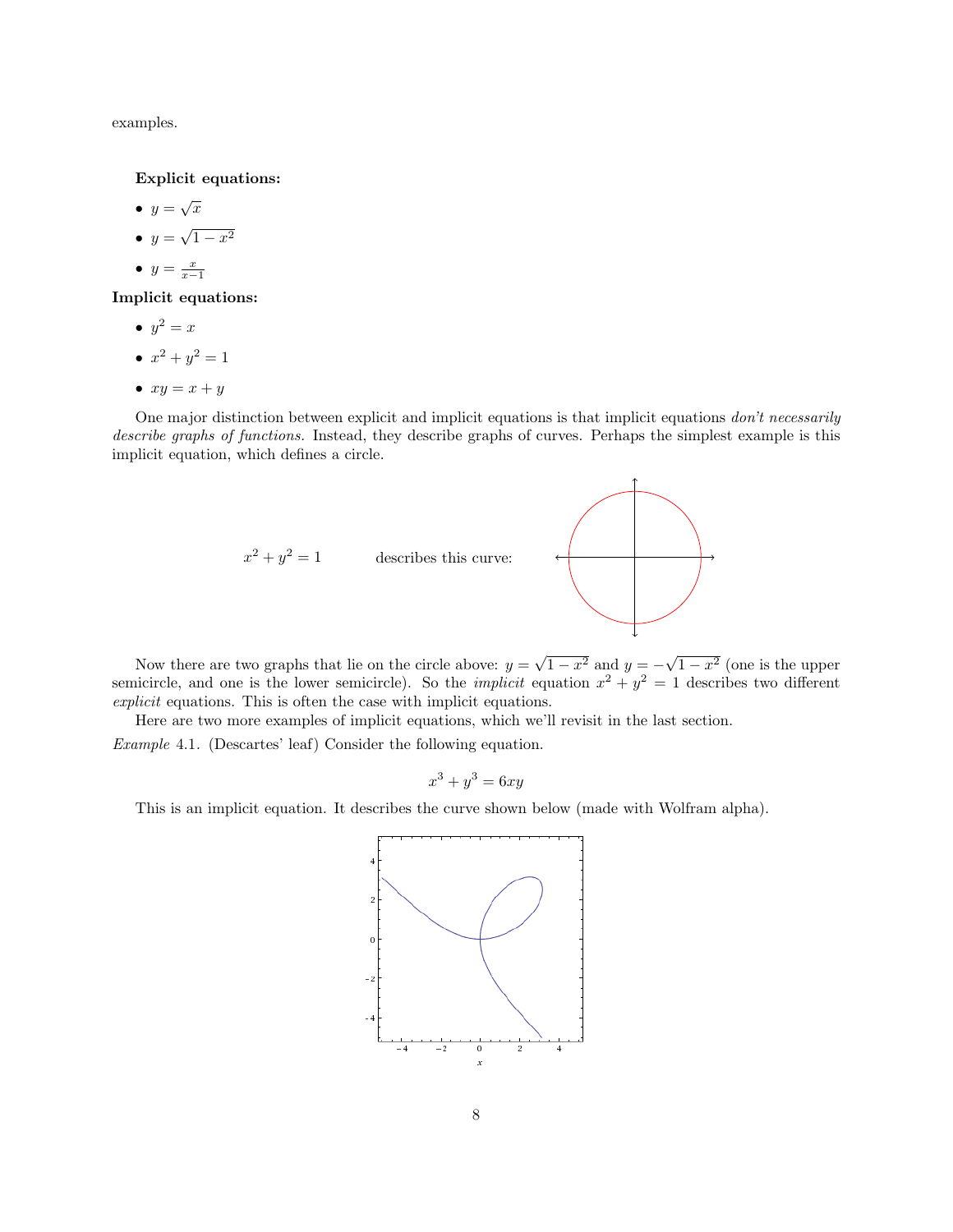This curve is traditionally called the "folium of Descartes" ("folium" is Latin for "leaf"). This equation first occurred in a letter from Descartes to Fermat (Fermat was a lawyer by profession, but did mathematics as a hobby). Fermat claimed to have a method to find tangent lines to any curve, and Descartes invented this curve as a challenge to Fermat. Fermat was successful in finding tangent lines to the curve. Today, however, the problem of finding tangent lines is very easy, due to the invention of calculus some time later. This event was notable enough in the history of calculus that it is memorialized on the following Albanian postage stamp<sup>1</sup>.



Example 4.2. Consider the following implicit equation.

$$
\tan(x+y) = \sin(xy)
$$

If you graph its solution curve, it is the following very complex picture (shown at two different levels of zoom).



As you can see, there are many different functions that obey this implicit equation, because there are many different values of  $y$  for a given value of  $x$ .

<sup>&</sup>lt;sup>1</sup>I am not aware of any relation between Descartes and Albania, but I only spent a couple minutes googling for it.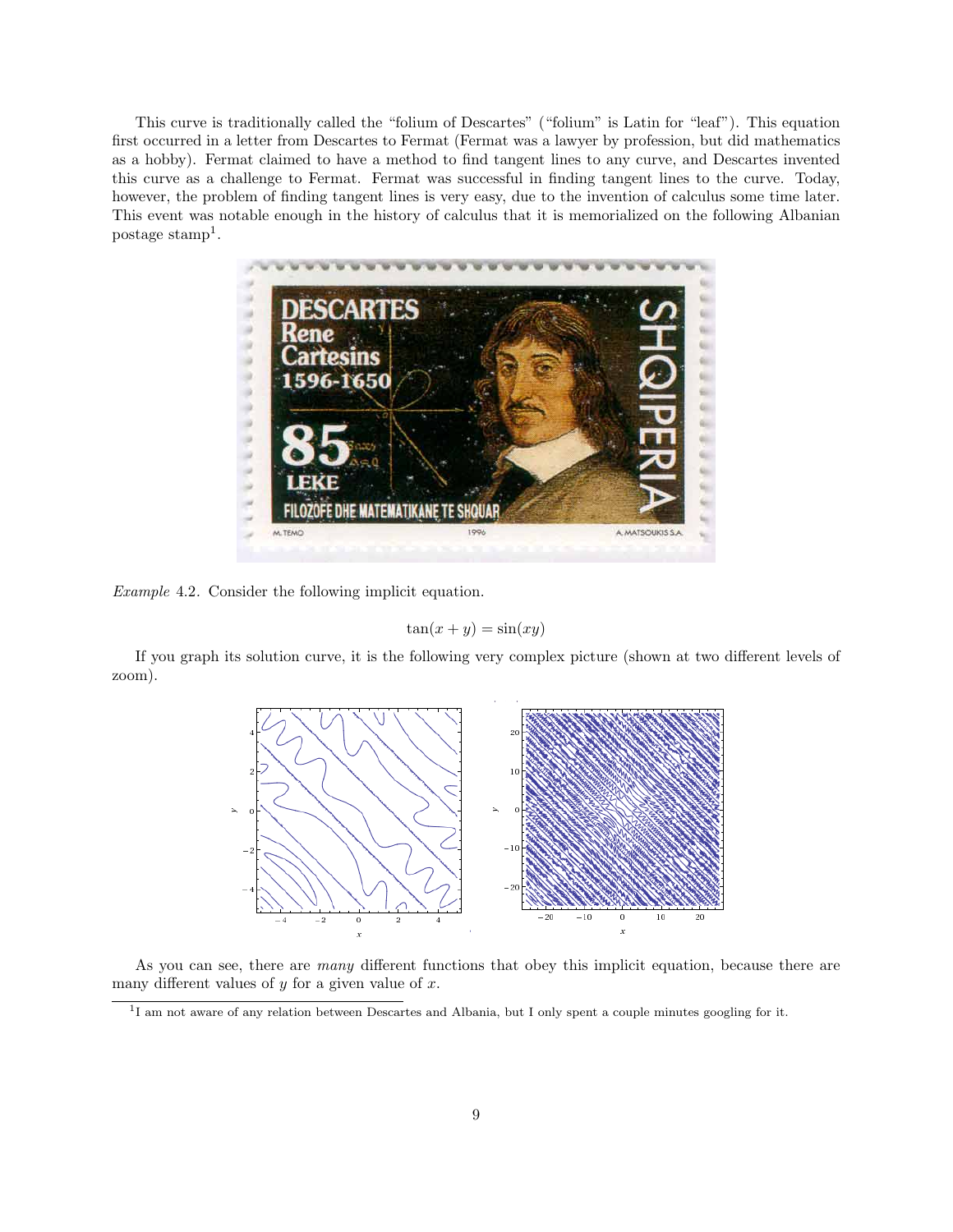## 5 Implicit differentiation

Now we'll look at how you can use an implicit equation to find derivatives. The basic technique will always be as follows.

- Differentiate both sides of the implicit equation. Remember that  $y$  is a function of x.
- Use algebra to solve for  $\frac{dy}{dx}$ . The result will be an expression in x and y.

Let's begin with a simple example.

Example 5.1. Consider the implicit equation of a circle.

$$
x^2 + y^2 = 1
$$

Now imagine that  $y$  is some function of  $x$  that obeys this implicit equation. We can differentiate both sides of the equation with respect to  $x$ .

$$
\frac{d}{dx}(x^2 + y^2) = \frac{d}{dx}1
$$
\n
$$
\frac{d}{dx}x^2 + \frac{d}{dx}y^2 = 0
$$
\n
$$
2x + 2y \cdot \frac{dy}{dx} = 0 \text{ (chain rule)}
$$
\n
$$
2y\frac{dy}{dx} = -2x
$$
\n
$$
\frac{dy}{dx} = -\frac{2y}{2x}
$$
\n
$$
\frac{dy}{dx} = -\frac{y}{x}
$$

This shows that the slope of the tangent line to the circle described by  $x^2 + y^2 = 1$  is always given by  $-y/x$  at a point  $(x, y)$ .

*Note.* When you solve for  $\frac{dy}{dx}$ , it will almost always be an expression in terms of both x and y. In some cases, you can re-express it as something purely in terms of  $x$ , but not always. The next example shows one case where you can re-express it.

*Example* 5.2. Suppose that  $y = \sqrt[3]{\cos x + 7}$ . Find  $\frac{dy}{dx}$  using implicit differentiation.

Note. You can differentiate this using the chain rule as well. Of course you will get the same answer as we get below, but you may find one technique or the other easier.

Solution. Cube both sides to obtain  $y^3 = \cos x + 7$ . Differentiate both sides:

$$
\frac{d}{dx}y^3 = \frac{d}{dx}(\cos x + 7)
$$
 (differentiate both sides)  
\n
$$
3y^2 \frac{dy}{dx} = -\sin x
$$
 (chain rule on the left, known derivatives on the right)  
\n
$$
\frac{dy}{dx} = -\frac{\sin x}{3y^2}
$$
 (divide both sides by 3y<sup>2</sup>)

In this case, we have an explicitly equation for y, namely  $y = \sqrt[3]{\cos x + 7}$ , so we can substitute that back into the answer here to get the derivative purely in terms of  $x$ .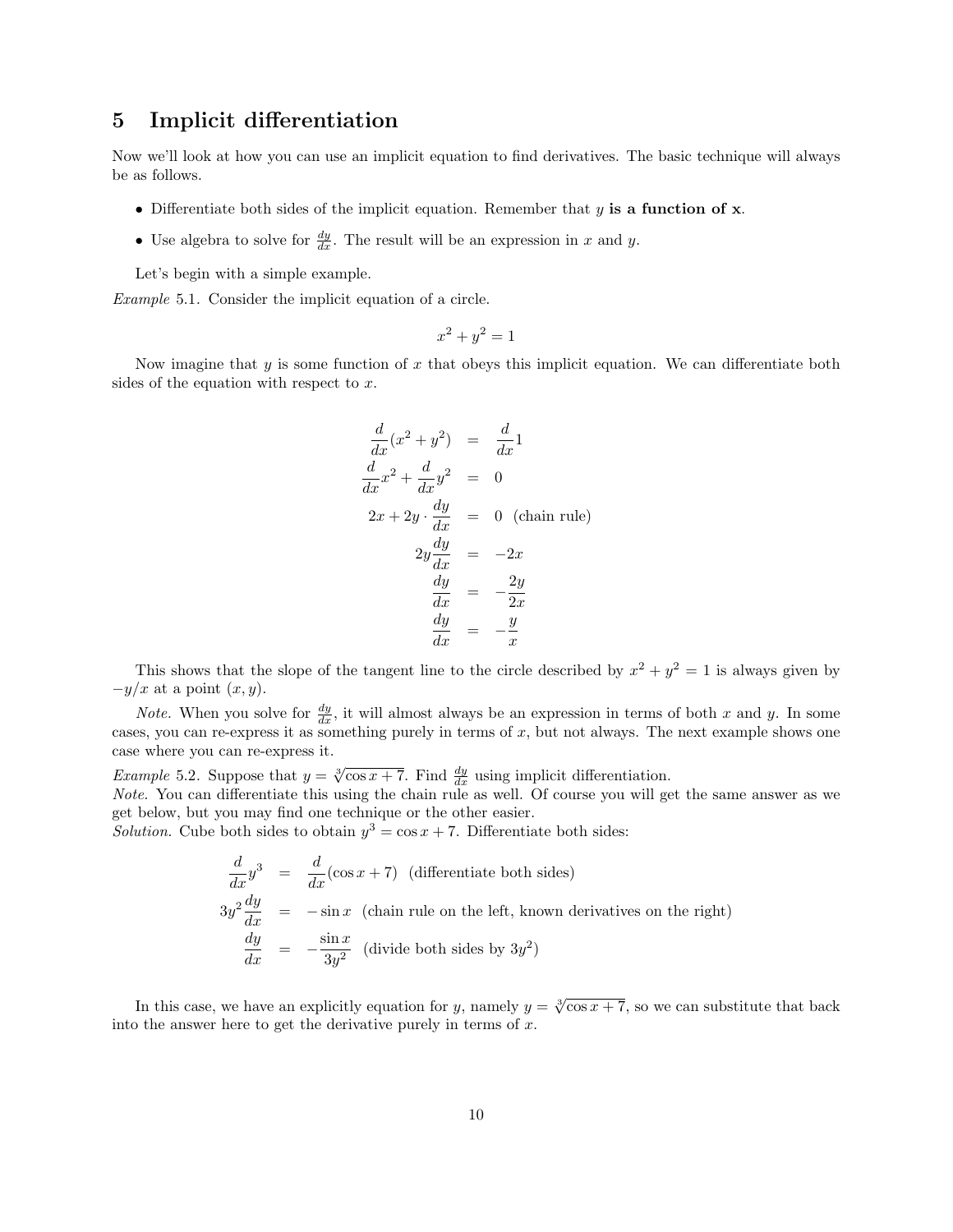$$
\frac{dy}{dx} = -\frac{\sin x}{3(\sqrt[3]{\cos x + 7})^2}
$$

$$
= -\frac{\sin x}{3(\cos x + 7)^{3/2}}
$$

To summarize, there are two main reasons to differentiate implicit equations.

- 1. Because you have no explicit equation for y in terms of x (you can still obtain  $\frac{dy}{dx}$  in terms of x and y).
- 2. Because you have an explicit equation, but an implicit equation is much simpler (in this case, you can substitute your explicit equation back at the end to get  $\frac{dy}{dx}$  purely in terms of x).

### 6 Examples

As examples of the technique of implicit differentiation, we will find some tangent lines to the two implicit curves given in section 4.

Example 6.1. Consider the equation for Descartes' leaf.

$$
x^3 + y^3 = 6xy
$$

- 1. Find the tangent line to this curve at the point (3, 3).
- 2. Find the tangent line to this curve at the point  $(\frac{4}{3}, \frac{8}{3})$ .

Solution. Begin by differentiating both sides of the equation, as functions of  $x$ .

$$
\frac{d}{dx}(x^3 + y^3) = \frac{d}{dx}(6xy)
$$
\n
$$
3x^2 + 3y^2 \frac{dy}{dx} = 6\frac{dx}{dx}y + 6x\frac{dy}{dx}
$$
 (product rule used on the right side)\n
$$
3x^2 + 3y^2 \frac{dy}{dx} = 6y + 6x\frac{dy}{dx}
$$
\n
$$
3y^2 \frac{dy}{dx} - 6x\frac{dy}{dx} = 6y - 3x^2
$$
 (move all the  $\frac{dy}{dx}$  to one side)\n
$$
(3y^2 - 6x)\frac{dy}{dx} = 6y - 3x^2
$$
 (group like terms)\n
$$
\frac{dy}{dx} = \frac{6y - 3x^2}{3y^2 - 6x}
$$
 (divide on both sides)\n
$$
\frac{dy}{dx} = \frac{2y - x^2}{y^2 - 2x}
$$
 (cancel the factor of 3 on top and bottom)

Now, we can use this expression to compute the two desired tangent lines.

- 1. At the point (3,3), the slope of the tangent line is  $\frac{dy}{dx} = \frac{2 \cdot 3 3^2}{3^2 2 \cdot 3}$  $\frac{2 \cdot 3 - 3^2}{3^2 - 2 \cdot 3} = \frac{-3}{3} = -1$ . So the tangent line is the line with slope  $-1$  through the point  $(3,3)$ . Therefore this line is given by the equation  $(y-3) = (-1)(x-3)$ , or alternatively  $|y = -x + 6$ .
- 2. At the point  $(\frac{4}{3}, \frac{8}{3})$ , the slope of the tangent line is given by  $\frac{2 \cdot \frac{8}{3} (\frac{4}{3})^2}{(\frac{8}{3})^2 2 \cdot \frac{4}{3}}$  $\frac{2 \cdot \frac{5}{3} - ( \frac{4}{3} )^2}{(\frac{8}{3})^2 - 2 \cdot \frac{4}{3}}$ . This simplifies to  $\frac{16/3 - 16/9}{64/9 - 8/3}$  =  $\frac{48/9-16/9}{64/9-24/9} = \frac{32/9}{50/9} = \frac{32}{40} = \frac{4}{5}$ . So the equation of the tangent line is  $\left| (y-\frac{8}{3}) = \frac{4}{5}(x-\frac{4}{3}) \right|$ , or if you prefer,  $y = \frac{4}{5}x + \frac{8}{5}$ .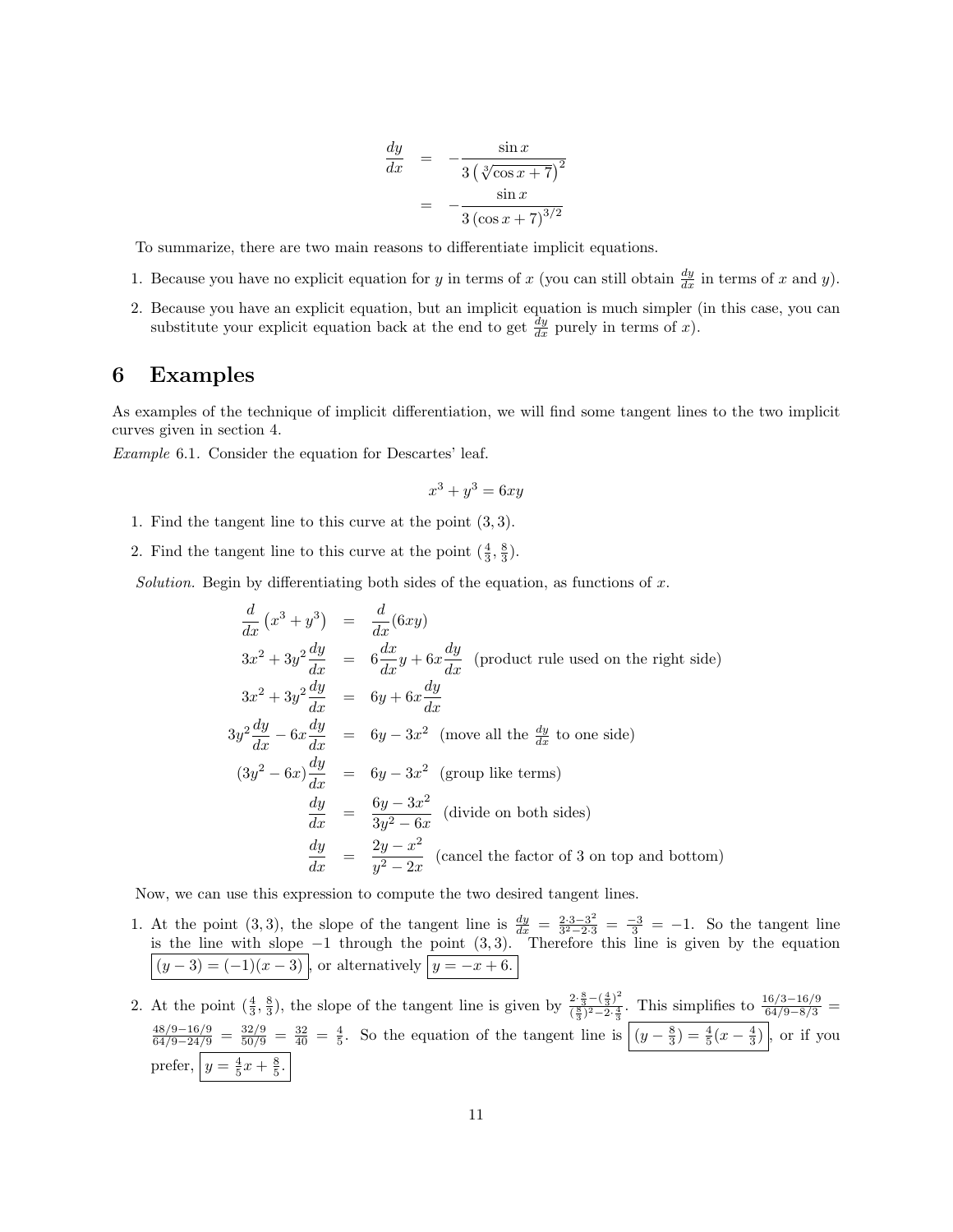The curve, with these two tangent lines, is shown below.



Example 6.2. Consider the curve given by the following implicit equation.

$$
\tan(x+y) = \sin(xy)
$$

Find the tangent line to this curve at the point  $(\sqrt{\pi}, -\sqrt{\pi})$ .

Solution. Begin by differentiating both sides of the equation. As usual, regard  $y$  as a function of  $x$ .

$$
\tan(x+y) = \sin(xy)
$$
  
\n
$$
\frac{d}{dx}\tan(x+y) = \frac{d}{dx}\sin(xy)
$$
  
\n
$$
\sec^2(x+y)\frac{d}{dx}(x+y) = \cos(xy)\frac{d}{dx}(xy)
$$
 (chain rule on both sides)  
\n
$$
\sec^2(x+y)\left(\frac{dx}{dx} + \frac{dy}{dx}\right) = \cos(xy)\left(\frac{dx}{dx}y + x\frac{dy}{dx}\right)
$$
 (product rule on the right)  
\n
$$
\sec^2(x+y)\left(1 + \frac{dy}{dx}\right) = \cos(xy)\left(y + x\frac{dy}{dx}\right)
$$
 (because  $\frac{dx}{dx} = 1$ )

So far so good. Now solve this whole monster for  $\frac{dy}{dx}$ .